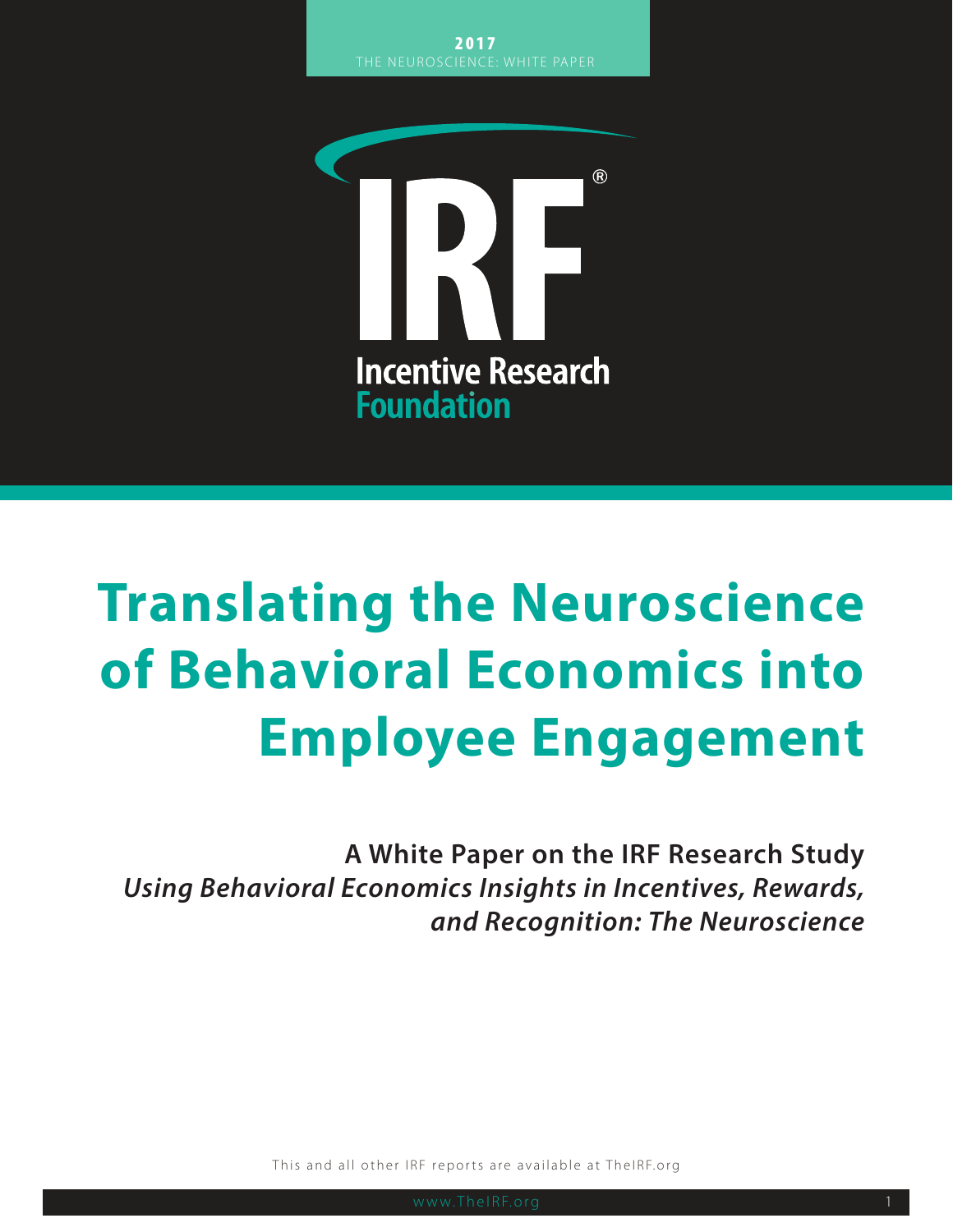

# **A White Paper on the IRF Research Study** *Using Behavioral Economics Insights in Incentives, Rewards, and Recognition: The Neuroscience*

It typically takes ten years for science breakthroughs to influence real world applications. The Incentive Research Foundation's paper *Using Behavioral Economics Insights in Incentives, Rewards, and Recognition: The Neuroscience* aims to expedite this process. Offering practical C-suite takeaways, the IRF's report describes some of the unifying behavioral economic principles connecting the powerful role of emotions in employee performance.

As productive employees are more readily recognized as playing a vital role in maintaining a profitable business in today's competitive marketplace, effective businesses now require a systematic, strategic use of motivation and recognition in practice. Incentive, Rewards, and Recognition (IRR) professionals help all business types design and implement motivation programs to improve productivity, performance, morale, and retention with their employees and channel partners.

#### **Behavioral Economics**

Behavioral economics proves to be a more useful tool than traditional economics in helping employers understand what actually motivates employees, because it recognizes the majority of human decision-making is emotional as opposed to rational. It integrates social, cognitive, and emotional factors to more fully explain human decision-making biases and challenges long-held traditional economics assumptions such as:

- 1. People tend to act rationally and in their own best interests when making decisions and
- 2. Money is the most effective motivator of all employees

Behavioral economics helps explain why some incentives are more effective than others and how they can strategically apply these principles to their own businesses.

#### **Neuroeconomics**

Neuroeconomics provides an additional powerful layer of proof by exploring the biologic underpinning of decision-making. In many ways behavioral economics and neuroeconomics are like a tag team trying to wrestle neoclassical economics out of the ring for its failure to accurately capture how real human beings think and make decisions.

Technological advances allowing researchers to probe the brain in unprecedented detail are powering an explosion in neuroeconomics research. For instance, brain-imaging technologies now allow us to see which brain areas are active during economic decision-making and which are not.

The most powerful neuroeconomics finding is that all forms of reward – monetary or otherwise – are processed in the brain's master reward center, the striatum, and are experienced as rewarding feelings. For example, when research subjects are offered various forms of reward – ranging from their favorite food to a compliment to a monetary gift – neurons in this structure fire. This means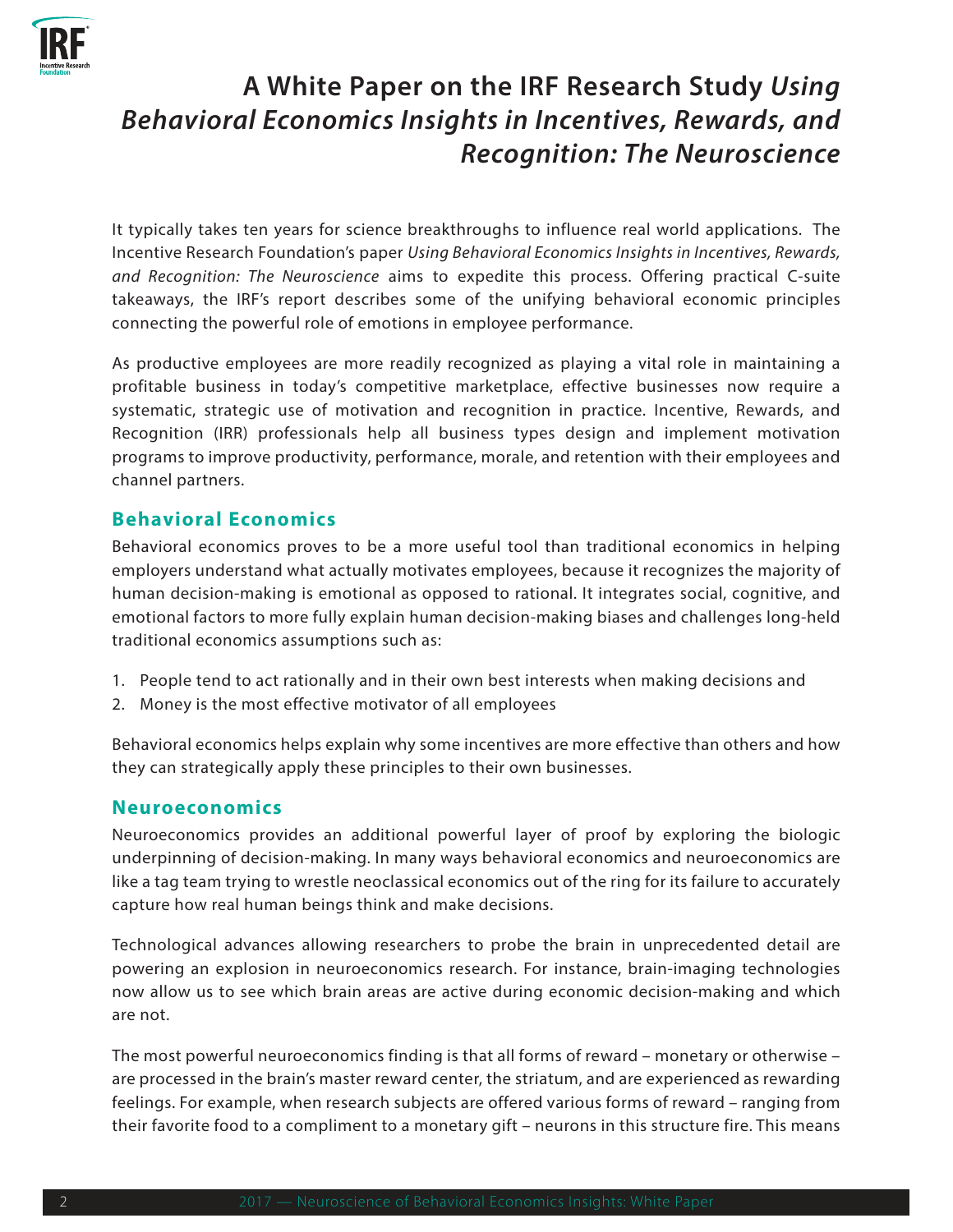

rewarding employees intrinsically by treating them better or rewarding them extrinsically with money are treated equally in the brain, with both causing rewarding feelings emanating from the striatum and the dopamine reward system. This important finding is at the base of helping organizations craft more effective, rewarding environments.

### **Using Emotional Reward Units to Craft a Rewarding Environment**

Consider two employees, A and B. Both make the same monetary salary and benefits—let's say \$50,000. We will assume that this amount of pay creates positive feelings in the striatum equivalent to 10 emotional reward units, or ERUs. Employee A unfortunately works for a toxic manager who makes his life a nightmare. Employee A receives constant criticism, is threatened and disrespected, and never gets a kind word. The pain experienced by employee A creates a reward deduction of let's say 5 ERUs. The emotional take home "pay" for employee A is therefore only 5 ERUs (10 ERUs–5 ERUs).

Employee B is luckier. She works for an emotionally intelligent manager who understands human nature, takes a personal mentoring approach, believes in coaching employees and recognizing their achievements, and tries to encourage their development and success. Employee B loves coming to work and therefore gets a 5 ERU bonus on top of her monetary pay, which results in an emotional take home "pay" of 15 ERUs.

Who do you think will want to work harder to meet the organization's goals: the employee earning 5 ERUs or the one making 15 ERUs? The answer is obvious – the more rewarded employee will be more engaged and more productive. This is why considering engagement as a system, versus an individual intervention, is crucial to organizations.

# **Applying Brain Principles for Better Business**

As Nobel-prize winning economist Daniel Kahneman discussed in his book *Thinking, Fast and Slow*, our brains form thoughts in two ways:

- **• System 1:** A fast, automatic, involuntary, subconscious system (sometimes called the old brain) which harnesses all of our life experiences to date and where decisions are initially made (and feelings emitted) within milliseconds of encountering a situation. For example, driving to work on "autopilot" without giving it much thought or getting a "gut feeling" about a situation.
- **• System 2:** The "conscious" system where we think about, deliberate, imagine, and analyze the world around us.

It is most important to know that System 2 is more energy-intensive on the brain, so the brain therefore offloads as much work as possible to System 1. This is why after much deliberation we will select the easy, automatic solution because it 'feels right.' In sum, finding ways to work in tandem with System 1 can help us create more effective engagement solutions. Five examples are below:

**The Associative Machine and Halo Effect:** The associative machine takes all of the information we know about something (such as "bird") and stores it under a filing for fast recall. If we come across something in an unfamiliar situation, the associative machine pulls up whatever facts it has in memory (wings, nest, egg) to instantly provide an explanation of the situation at hand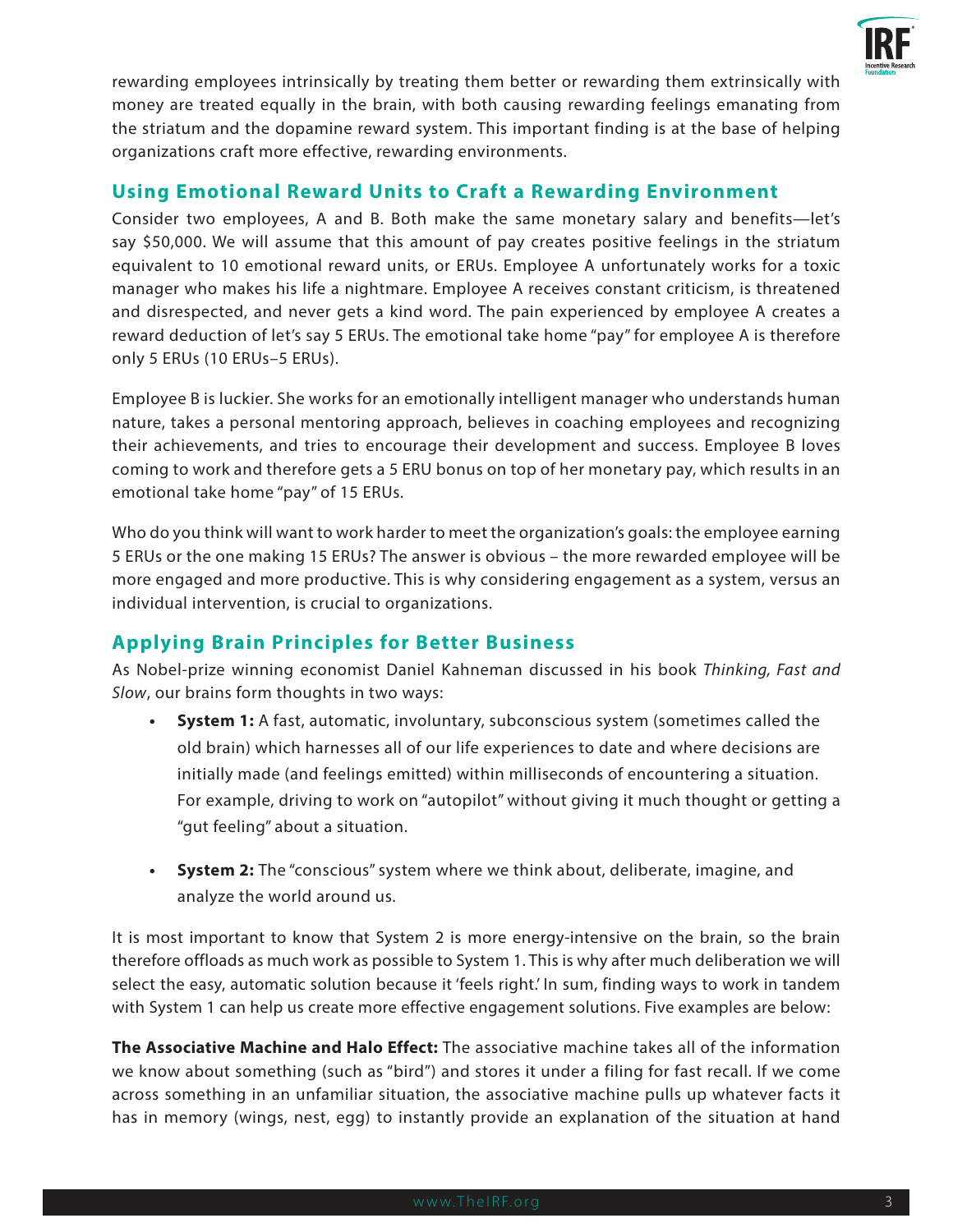

and provide a feeling of confidence. For ease of processing, the brain will also combine and connect what it deems as relevant connected experiences – called the halo effect. This is how fuzzy, pink bunnies or dancing fruit can cause things as mundane as batteries and underwear to emit positive emotions within us. This holds true for the workplace as well.

• I**mplications:** The more highly positive, emotional experiences, throughout the lifecycle of employment an organization offers from hiring to retirement, the more positive emotion one associates with the company.

**Emotional Stamps:** Given the amount of information we must process each day, the fast part of our brain does much of our thinking. All of our memories are marked with an emotional stamp that controls their storage and retrieval. The stronger the emotional stamp, the easier the memory recall.

**• Implications:** Simply put, if we want people to remember things, we must tap emotions in some manner.

**Frequency Bias:** Our brains employ a frequency bias, which means ideas, thoughts, images, and awards that we see more frequently "feel" more familiar and therefore "feel" more positive. Hence, more frequently mentioned awards or destinations will have an automatic, emotional edge over the less-known alternatives.

**• Implications:** The more reward and recognition happens within an organization, the more often it will continue to happen and "feel" like a normal part of business.

**Temporal Bias:** We remember short, peak emotional experiences more than average ones. This finding means at *most*, that short, highly impactful reward experiences may be more memorable and at *least*, that all reward experiences should conclude with the most emotional part of the event (or the big reveal) as the final portion. If it happens at the beginning of the day, quarter, year, or event, that time frame will be less likely to be perpetually stamped with the positive emotion.

**• Implications:** Meetings and incentive travel programs should always end on a high, emotional note.

# **Harnessing Human Drives for Better Business**

In *Driven: How Human Nature Shapes Our Choices*, Harvard researchers Paul Lawrence and Nitin Nohria propose four social drives that complement our biologic drives and regulate virtually everything happening in the workplace. If we learn how to work in tandem with these productive drives, our companies will enjoy maximum productivity and our employees will experience maximum engagement in their work.

The social drives create pleasant and painful feelings that push and pull on us during the course of a typical workday, subtly encouraging us to inquire, invent, achieve, and cooperate as a corporate team. Based in neuroscience, psychology, anthropology, and biology, Nohria and Lawrence found they serve as motivational "hot buttons." When pressed *individually*, motivation rises marginally, but when pressed *all together* motivation grows exponentially within an organization – causing even larger impacts to engagement, retention, and commitment. Reward and recognition provide organizations a powerful tool because, in a single intervention, they help activate all of these four drives: acquire, bond, innovate, and defend.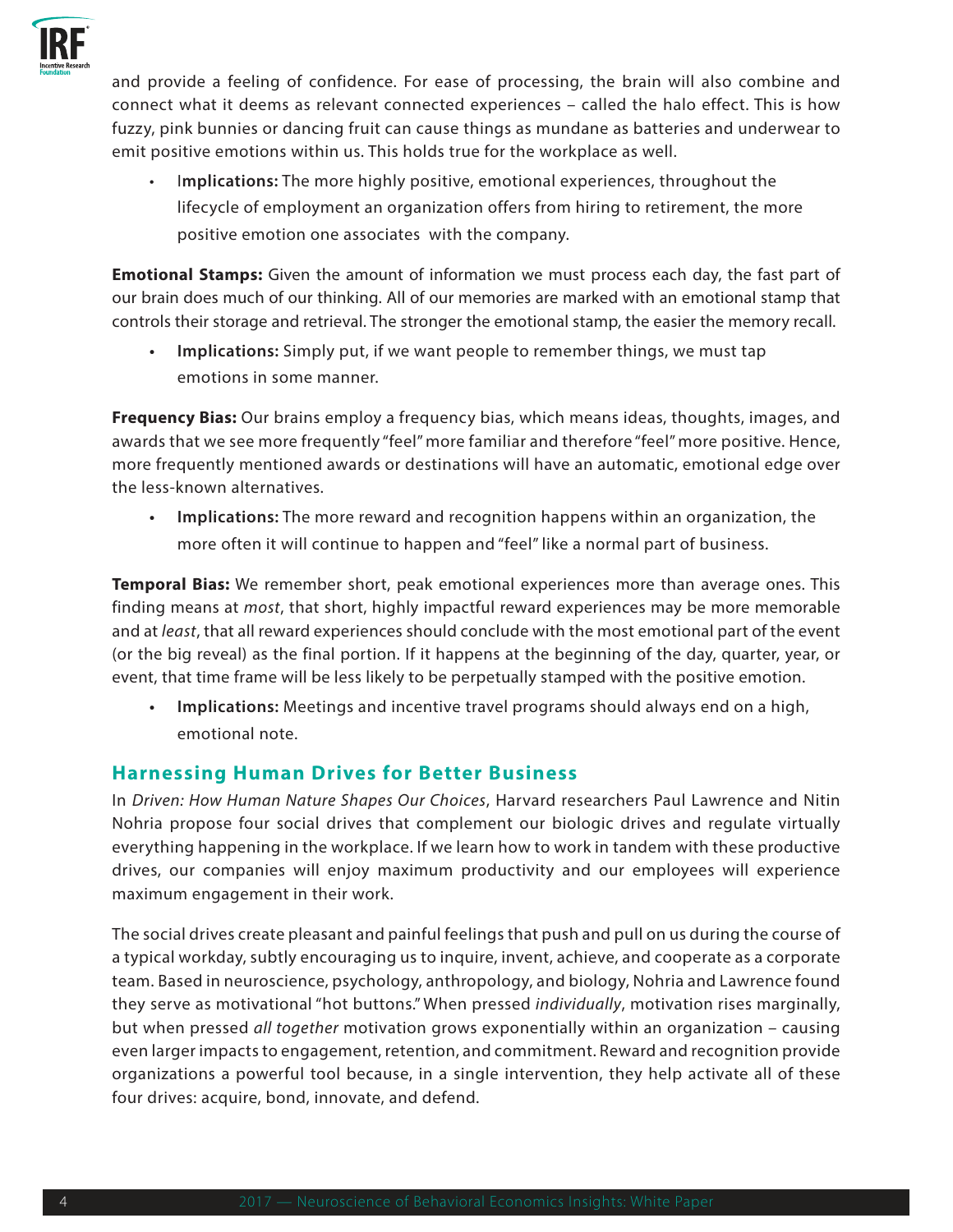

**Drive to Acquire:** Employees are driven to acquire tangible goods (money, property, cars) as well as intangible skills (expertise, new abilities) and status. Dopamine is released into the brain anytime we anticipate achieving a goal or we achieve it. Likewise, companies provide compensation to employees and want them to be competent, confident experts. Ideas on activating include:

- Make goals clear with defined implications for achieving
- Train managers and each employee to recognize and reward positive, productive, aligned behaviors
- Set high, yet achievable, targets that are broken in to sub-goals, then reward their realization
- Make recognition public and provide status to recipients
- Provide rewards (tangible or intangible) as close as possible to the desired behavior
- Make recognition spontaneous, personal, and heartfelt (not on auto-pilot or autoschedule)
- Provide down time after long periods of extensive effort to achieve a goal
- Provide tangible rewards to supplement intangible recognition from managers and peers
- Provide group goals and celebrations

**Drive to Bond:** Employees are driven to have authentic caring relationships not just with family and friends but with their workmates and supervisors (their tribe) and to experience the warm, friendly feelings that come with them. Humans are also the only creatures which bond to abstract concepts such as 'team' or 'nation.' Bonding is supported by the release of the neuropeptide oxytocin in the brain. Likewise, companies want employees to collaborate and cooperate as a team in order to solve difficult problems. Companies that provide rewards for group achievements are working harmoniously with the drive to bond. Ideas on activating include:

- Have employees create online profiles that are socially available for all to see
- Create randomized dyads of employees and encourage mutual-mentoring where they work together to solve problems
- Ensure each instance of reward and recognition has a face-to-face element

**Drive to Innovate:** Employees are naturally driven to learn about the world around them and create new thoughts, systems, process, relationships, and goods based on these discoveries. Studies show how opioid receptors in the brain help create a "Eureka Pleasure," meaning it feels good to satiate curiosity, think up a new an idea, solve a difficult problem, or comprehend a difficult concept. Likewise, companies also want their employees to learn and innovate. Ideas on activating include:

- Give all employees at least a small amount of time to innovate within their sphere of knowledge
- Ensure each instance of reward or recognition helps the employee learn the exact behaviors that are valued and important to the organization
- Encourage managers to have an "open door" to hear new ideas
- Continue to encourage employees when an idea does not pan out
- Organize dedicated "skunkworks" teams to promote radical innovation